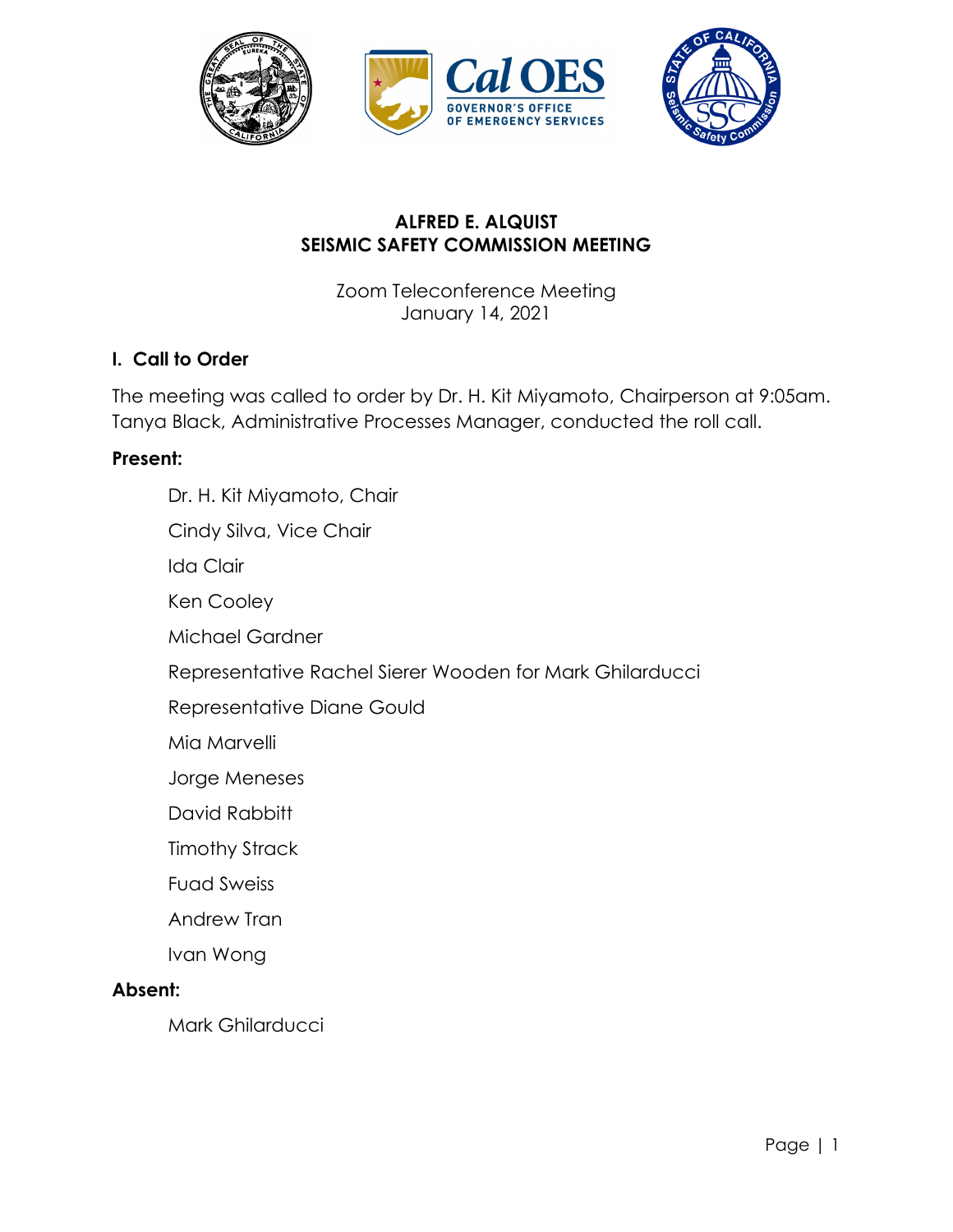

# **II. Approval of Seismic Safety Commission January 14th, 2020 Meeting Minutes**

### **Discussion:**

The Seismic Safety Commission (SSC) discussed the meeting minutes of January 14<sup>th</sup>, 2020. Motion to approve by Commissioner Gardner, seconded by Commissioner Strack. Motion passed unanimously.

Commissioner Clair abstained.

# **III. Chairman's Remarks**

Chairman Miyamoto shared that he is looking forward to SSC joining Governor's Office of Emergency Services (Cal OES) and believes it will provide added safety for the people of California, as the Commission and Cal OES' missions align with one another.

Executive Director McCarthy advised that there was a change in the agenda as there was a schedule conflict for The High-Performance Shake Table Presentation and they have rescheduled to March 11<sup>th</sup>.

# **IV. Fire Following Earthquake Progress Report**

### **Speaker** *– Larry Collins- Deputy Chief, Cal OES*

Chief Collins spoke of how he has an appreciation for the long partnerships with the SSC and even going back to the 1970's, the support and partnership, which led to the development of Heavy Rescue Training in the Fire Service. He also mentioned how the partnership helped develop the Shake-Out, Earthquake Scenario Development, Haywire and many other valuable projects.

Chief Collins said that his goal was to provide an update on the Fire Following Earthquake Development. He also wanted to explain how the Fire Service is trying to integrate their technology more fully with what is currently available. He said that the dovetail to the Fire Service are Urban Search and Rescue, Emergency Medical Services, other emergency services, including Law Enforcement and Seismologists. As discussed at the last meeting, after the Ridgecrest earthquake Cal OES quickly activated the California Highway Patrol (CHP) who were instrumental in taking Seismologists up in the air to identify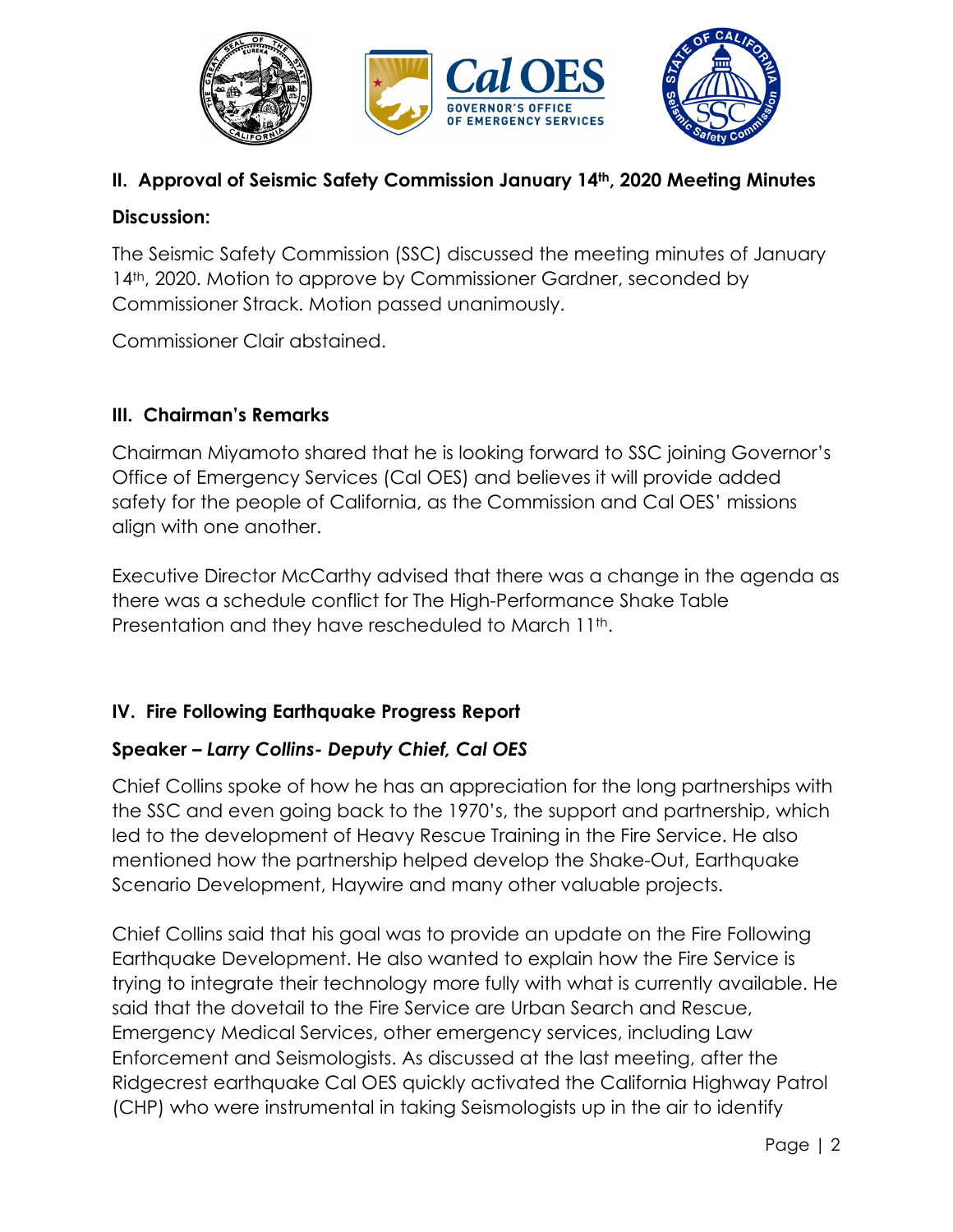

which fault was involved in the ground surface rupture.

Chief Collins stated the Fire Service in CA during large scale incident will work quickly to identify the worst hit areas, conduct damage surveys, and begin emergency operations. Recently, there has been an emphasis on the Fire Following Earthquake scenario more and more. A lot of work is there to do as is evident in the Shake Out technology. Recognizing that a 7.8 quake on the San Andreas causes 1600 simultaneous emissions. The potential of simultaneous fires coupled with extreme winds and reduction of available water are definite issues that could occur in a large earthquake and how the Fire Service could be overwhelmed. Chief Collins spoke of the Butte Fire and how there was a need to conduct human remain searches. There are difficult choices regarding the need to save lives versus fighting fires and the need for continued discussions regarding these choices

Chief Collins spoke of how currently Fire Service, EMTs, and Paramedics are currently working in hospitals to assist with the COVID pandemic through the Fire Rescue Mutual Aid system. Also, fire fighters and paramedics are beginning to assist with vaccination delivery. The system is being battle tested in the process.

Chief Collins spoke of the concept of Earthquake Box Alarm System while they correlate ground shaking, building stops, population densities, where we develop a planned response based on a variety of factors. In addition, looking at the Wildland Fire System, identifying hazards and address them. There are about 700 cameras around the state to help us identify fires as they develop, so better preparation for identifying a fire and how fast it's developing. Fire Integrated Real-Time Intelligence System (FIRIS) is aircraft that can get to the fire and deliver real-time imaging to commanders on the ground so they can see the fire, the direction it is going and able to respond to it. It started in Orange County and Cal OES helped expand it to Northern CA.

Another JPL capability is methane gas leak detection. That technology was used in the Alisa Canyon methane gas leak that occurred a few years ago. Fire Service started every battalion identify where they have other sources of water that they don't typically use and started mapping them out. Many weren't accessible by a fire truck but we worked with water companies and had them put a fire hydrant so we could access that water.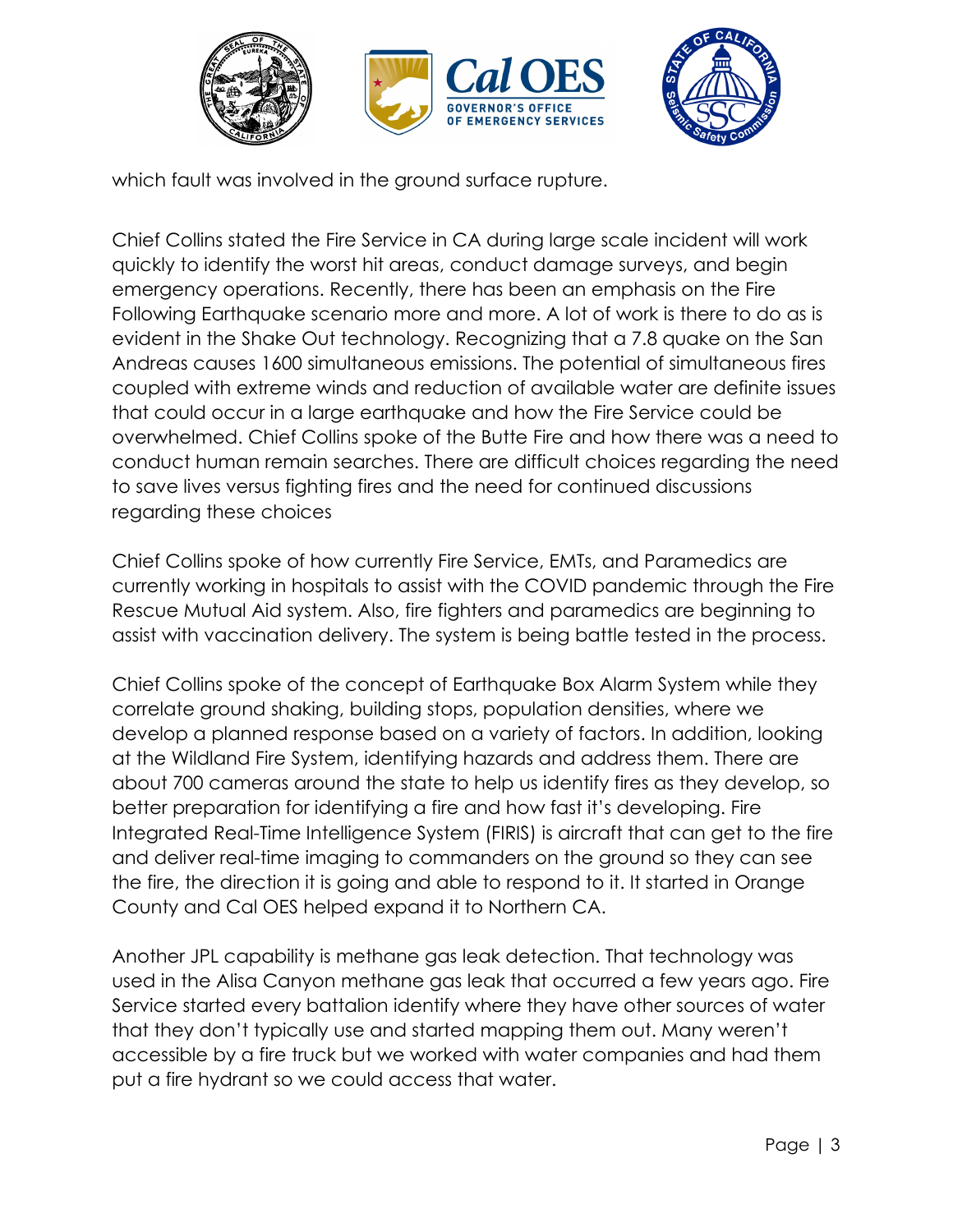

Cal OES is looking towards partnering with the Fire Service to develop a fleet of Hose Tenders and Super Pumpers to help us move water. It has been expanded to Northern CA. A new unit, which was initially named The Mobilization Intelligence Unit, but has been renamed The California Fire and Rescue Coordination Center at Cal OES Headquarters. This unit is looking at all kinds of different, new, and leveraging of intelligence.

### **Discussion:**

Commissioner Cooley asked if there are any areas that are more timber rich that provide challenges that aren't included in the uniformity of our typical responses?

Chief Collins stated that they are trying to utilize resources and send equipment to areas where it would be beneficial.

Commissioner Strack spoke of how money is tight and the State is going to have to get local governments mitigated to be reimbursed and hopefully the Federal Government, under the new administration, will step up when the state doesn't have the resources.

Commissioner Meneses asked what kind of work Cal OES has done with utility companies to install auto shut-off valves to prevent fires in an earthquake?

Chief Collins answered that the utility companies are making progress on replacing older values and that the Public Safety Shut-Off System is progressing. It has been successfully utilized in the last two years.

# **V. Upgrade and Upcoming Opportunities for Collaboration at UC San Diego's Large High-Performance Outdoor Shake Table**

### **Speaker** *– Tara Hutchinson, UC San Diego*

This item was not presented and moved to the March meeting.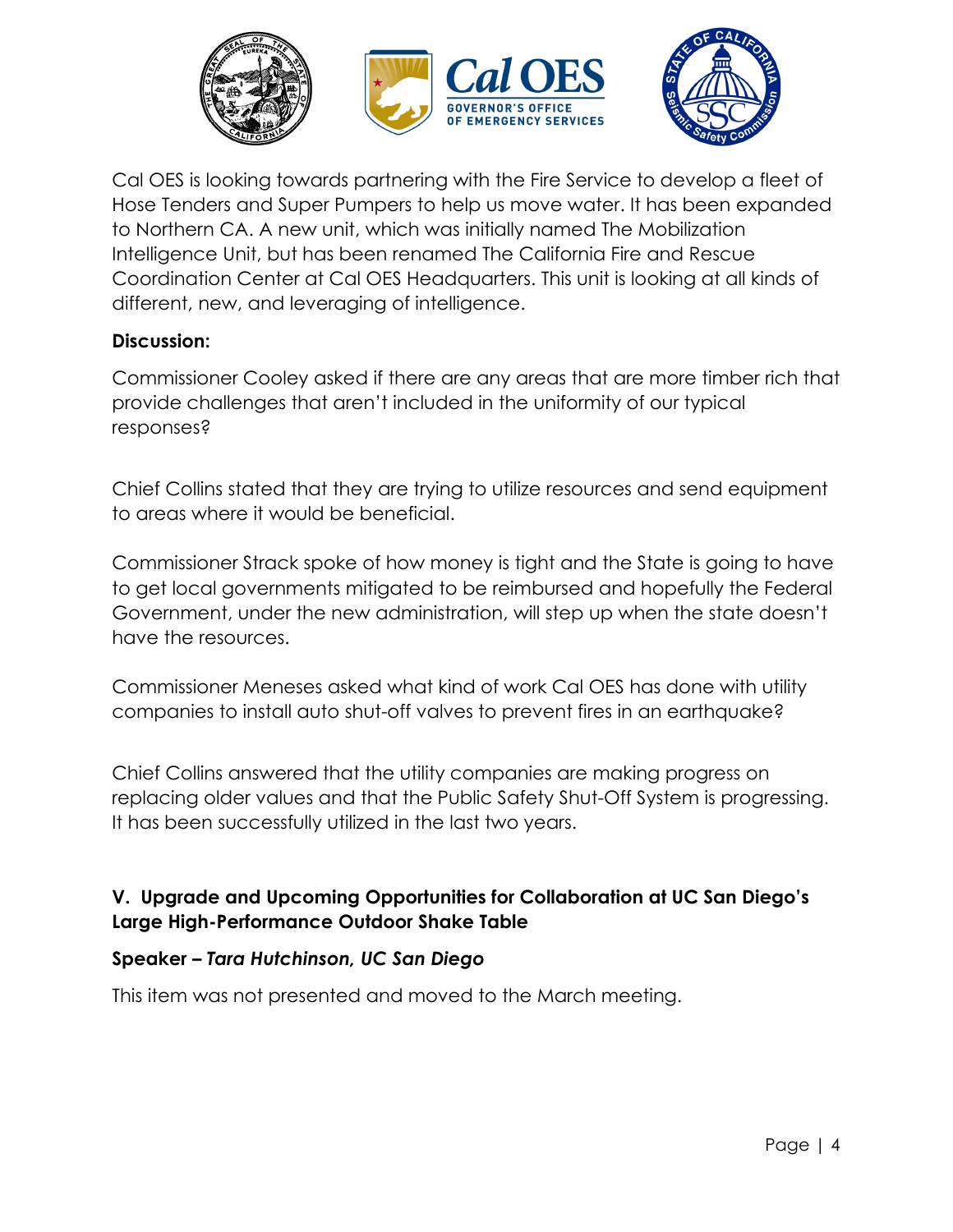

# **VI. New Approaches to Earthquake Response and Infrastructure Return to Service**

# **Speaker** *– Steve Bohlen, Acting State Geologist*

Mr. Bohlen mentioned it takes about 20 years for a concept to mature and receive funding. The work that has been does a good job of instructing people how to prepare and how to respond to an earthquake. There are new tools that have the promise to allow for remote and nearly instantaneous reporting on how structures responded to an earthquake and where damage occurred. In the future there will be a much greater understanding of surface ground rupture. This will help with understanding where, and where not, building should be built in the State.

Mr. Bohlen mentioned that geologists can gain more rapid information on the health of a building after an earthquake. Inter-story drift and rotations of the building can be measured with low powered eye-safe lasers on every floor that use an array of electronics to detect the information needed. This is part of the Smart Building Concept.

Work is being done to develop denser sensors to improve seismic engineering to understand the harmonic motions in a building. To date much of the essential information needed for recovery is gained by in-person assessments and observations, which require geologists, seismologists and seismic and structural engineers to visit sites, conduct surveys, or visit and inspect potentially damaged buildings, bridges and other structures one by one.

Advances in seismic modeling of ground motions and ground-rupture probability along with advances in new technologies such as Micro Electrical Mechanical Sensors accelerometers and laser systems could provide better remotely sensed situational awareness following and earthquake.

### **Discussion:**

Commissioner Cooley asked is the sophisticated probabilistic methodology the successor that has largely displaced the former UBC reliance on mapping California as was launched under the 1949 UBC? Our State Capitol's 1952 Annex was built under a Sacramento Tier 2 classification for example -- an assessment that was moved to Tier 3 by the late 70's early 80's.